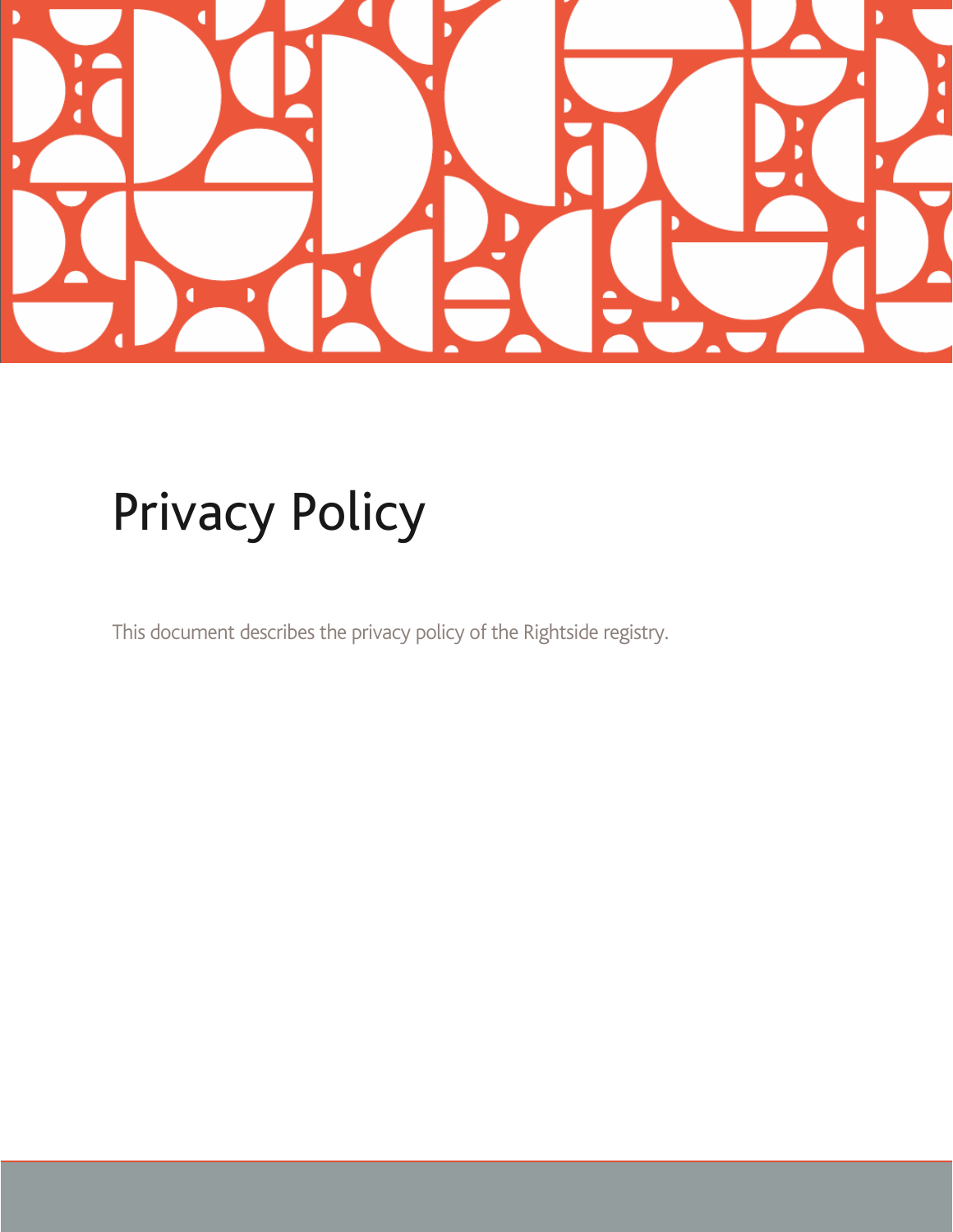Copyright © 2014 Rightside Domains Europe Ltd.

Rightside Domains Europe Ltd. (RDEL), is the registry operator for United TLD Holdco Ltd. t/a Rightside Registry

The information contained in this document is a statement and description of the current operation of the RDEL registry platform as of the date posted on the document. Documents created on behalf of RDEL customers are not legally binding commitments; content is subject to change from time to time as modifications to the platform occur. RDEL does not guarantee that the content contained in this document is error-free or current after publication.

All documents and policies are for informational purposes only. RDEL MAKES NO WARRANTIES, EXPRESS, IMPLIED, OR STATUTORY, BY PUBLISHING THESE DOCUMENTS.

Rightside Privacy Policy - Version 1.1

Last update: January, 2014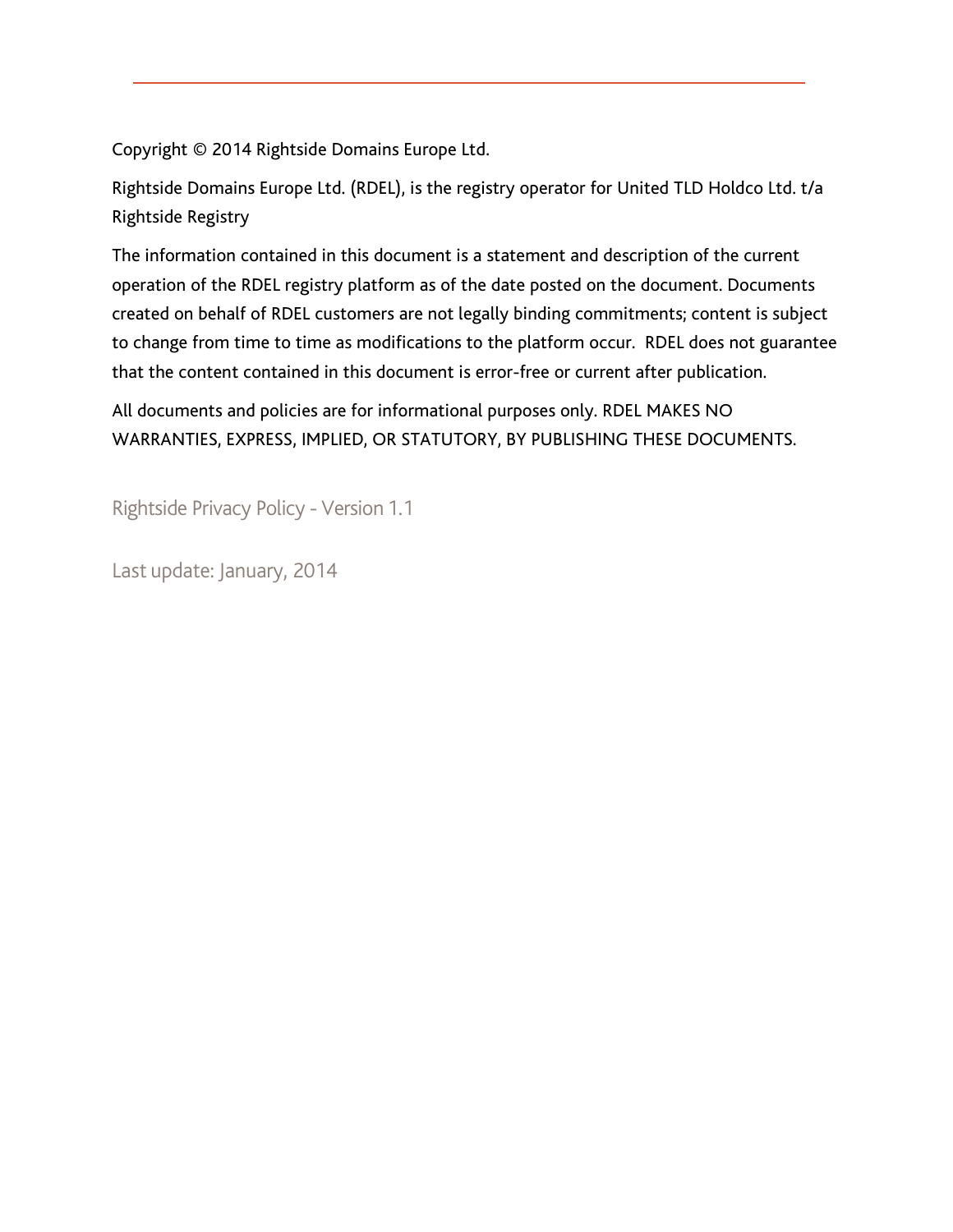

#### 1. Introduction

United TLD Holdco Ltd. ("UTLDH," "we" or "us") wishes to protect the privacy of registrants, registrars, clients and business partners ("you" and "your"). This Privacy Policy describes how we process information that identifies you personally ("Personal Information"), when you visit websites operated by UTLDH ("Registry Websites"); or register for, or reserve any, UTLDH generic top-level domain names ("Registry TLDs") or sign up to receive any products or services offered by UTLDH.

This policy applies only to Personal Information that UTLDH collects from and about you. It does not apply to information collected by domain name registrars or third parties when you apply to register or reserve a United TLD with them nor does it apply to information collected on third party sites that you may access via a link to the Registry Websites.

By registering or reserving a United TLD, you consent to the collection, use, processing, and transfer of your Personal Information in accordance with the terms of this Privacy Policy. You consent to the collection, use, processing, and/or disclosure of your sensitive information and your Personal Information in the United States in accordance with the provisions of this Privacy Policy. If you are registering a Registry TLD from a country other than the country in which the UTLDH servers are located, including without limitation visiting from the European Union, your communications with the Registry may result in the transfer of Personal Information across international boundaries and you hereby acknowledge and consent to such transfer.

## 2. Collection, Use, & Disclosure of Personal Information

UTLDH collects Personal Information when you apply to register or reserve a domain name with United TLD through any of our approved registrars or sign up to receive any services offered by our registry. We are required by the Internet Corporation for Assigned Names and Numbers ("ICANN"), the organization that assumes responsibility for domain name allocation, to collect information about you during the domain name registration process. This information includes your full name, mailing address, phone number, email address, technical and administrative contacts (if different), expiration date, and DNS server name and IP address(collectively, "Registration Information"). ICANN then requires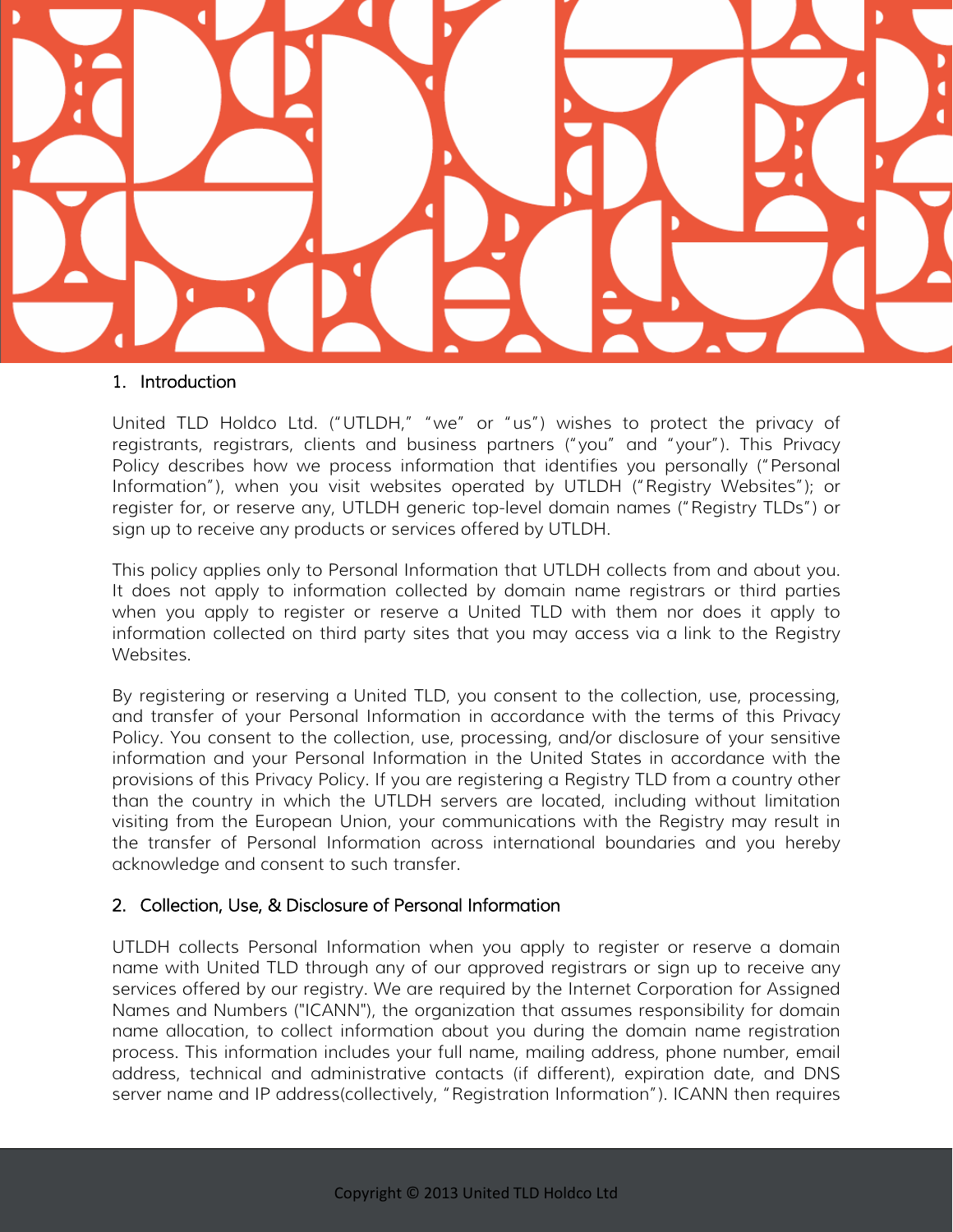all registrars to make your full name, mailing address, phone number, email address, and, where provided, your facsimile number, as well as the creation and expiration dates of your domain name registration and the name server information associated with your domain name, to the public via an interactive Web page and a "port 43" WHOIS service. For the purposes of this Privacy Policy we will refer to this information as your "WHOIS Information." Please note that we may not be able to control how members of the public may use the WHOIS Information.

If you are applying to become a registrar for any Registry TLDs, we collect additional data via the [Registrar Sign-Up Portal](https://signup.unitedtld.com/signup) ("RSP"). We may supplement the Personal Information you provide with demographic data from third parties. If you disagree with this Policy, please do not submit Personal Information on United TLD Websites.

When you visit United TLD websites, our servers automatically log certain information including without limitation: the type of browser you are using (e.g., Safari, Chrome, Internet Explorer), the type of operating system you are using (e.g., Windows XP or Mac OS), CPU type (e.g. Pentium), the way you access the Internet (e.g., connection speed through narrowband or broadband access), IP address, other information about your geographic location, and the domain name of your Internet service provider. Our servers also log header information forwarded by the Internet site you navigated from to reach any Registry Websites. Please note that UTLDH does not control the information included in the header by a referring website, which may include search terms and other information about your activities on that site. Our servers also log information about your activity on UTLDH websites, including without limitation the time and date of your visits, the pages you view on any UTLDH website, your responses to offerings and advertisements (if any) presented on the UTLDH websites, and the searches you perform, including without limitation any WHOIS searches.

Unless you have provided Personal Information directly, for example by registering for updates, UTLDH cannot and does not attempt to use log data to identify you personally.

UTLDH uses Personal Information collected on all UTLDH Websites to operate and improve those websites, to fulfill your requests and respond to your inquiries, to understand how you use the websites, and to personalize the content and advertisements you see on those Registry Websites.

## 3. Sunrise Participation and the TMCH

If you participate in any of the UTLDH "Sunrise" pre-registration service, you will also be required to provide information about your registered trademark(s) which may include, depending upon which Sunrise service you use, the registered trademark, the trademark registration number, the ICANN Trademark Clearing House (TMCH) SMD file. UTLDH uses this information to validate your eligibility to participate in the Sunrise program.

## 4. Monitoring Information

All registered and resolving Registry TLDs may be scanned for viruses, malware, phishing activities, browser exploits, and other behaviors or code posing a security threat to any of

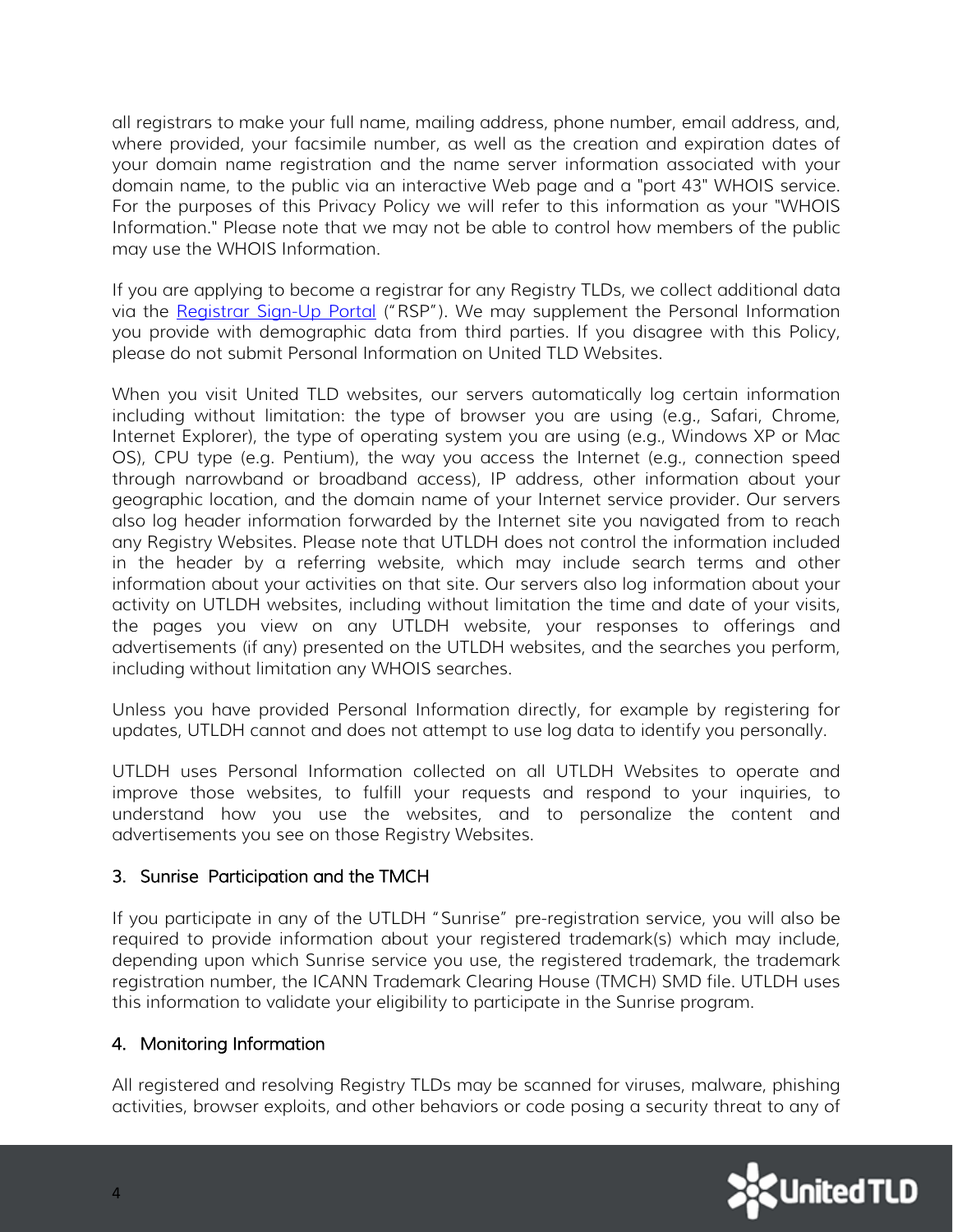(i) the websites; (ii) website users; or (iii) the Registry TLDs. Such monitoring may involve the incidental collection of Personal Information by our service providers.

## 5. Disclosure of Personal Information

As mentioned above UTLDH discloses Registration Information to the public in the form of Whois records, as required by ICANN. UTLDH does not disclose age related information, credit card information, or other supplemental information used to validate your Personal Information to the public in the form of Whois records. If you use an UTLDH approved proxy service, the name of that proxy service rather than your name will appear in the Whois records. UTLDH may disclose other Personal Information to fulfill your requests for products and services, to respond to your inquiries, to third parties as necessary to deliver internet services in the United TLDs (including without limitation to security scanning service providers) or in furtherance of our Sunrise policies including the auction rules, and to personalize the content and advertisements you see.

UTLDH does not share your sensitive information, Personal Information or Registration Information with third parties without your affirmative consent unless it is: (i) necessary to fulfill a transaction or provide information you have requested; (ii) as required by law or necessary to respond to legal process; (iii) in circumstances in which UTLDH believes that its UTLDH websites, domain names, or services are being used in the commission of a crime; (iv) when UTLDH has a good faith belief that there is an emergency that poses a threat to your safety or the safety of another person; or (v) as necessary to establish, assert, defend, or protect our rights or property.

UTLDH may use agents and contractors in order to help operate the UTLDH websites, provide our product and service offerings, and to operate our business. You expressly consent to the sharing of your Personal Information with our agents, contractors and service providers under the premise that, if our agents and contractors have access to your Personal Information, they are contractually required to safeguard that information and prohibited from using that information for any other purpose.

## 6. Change of Ownership

If UTLDH's registry ownership changes as a result of a merger, acquisition or transfer to another company, your Personal Information may be transferred. If that transfer will result in a material change in the use of your Personal Information, UTLDH will notify you and give you the opportunity to permit such a transfer.

## 7. Cookies and Web Beacons

UTLDH may use cookies, web beacons, or similar technologies in combination with your Personal Information to enhance and personalize your experience on United TLD Websites, including without limitation to operate and improve offerings through United TLD Websites, to help authenticate you, to remember your preferences and registration information, to present and help measure and research the effectiveness of UTLDH offerings, advertisements, and e-mail communications (by determining which UTLDH emails you open and act upon), and to customize the content and advertisements provided